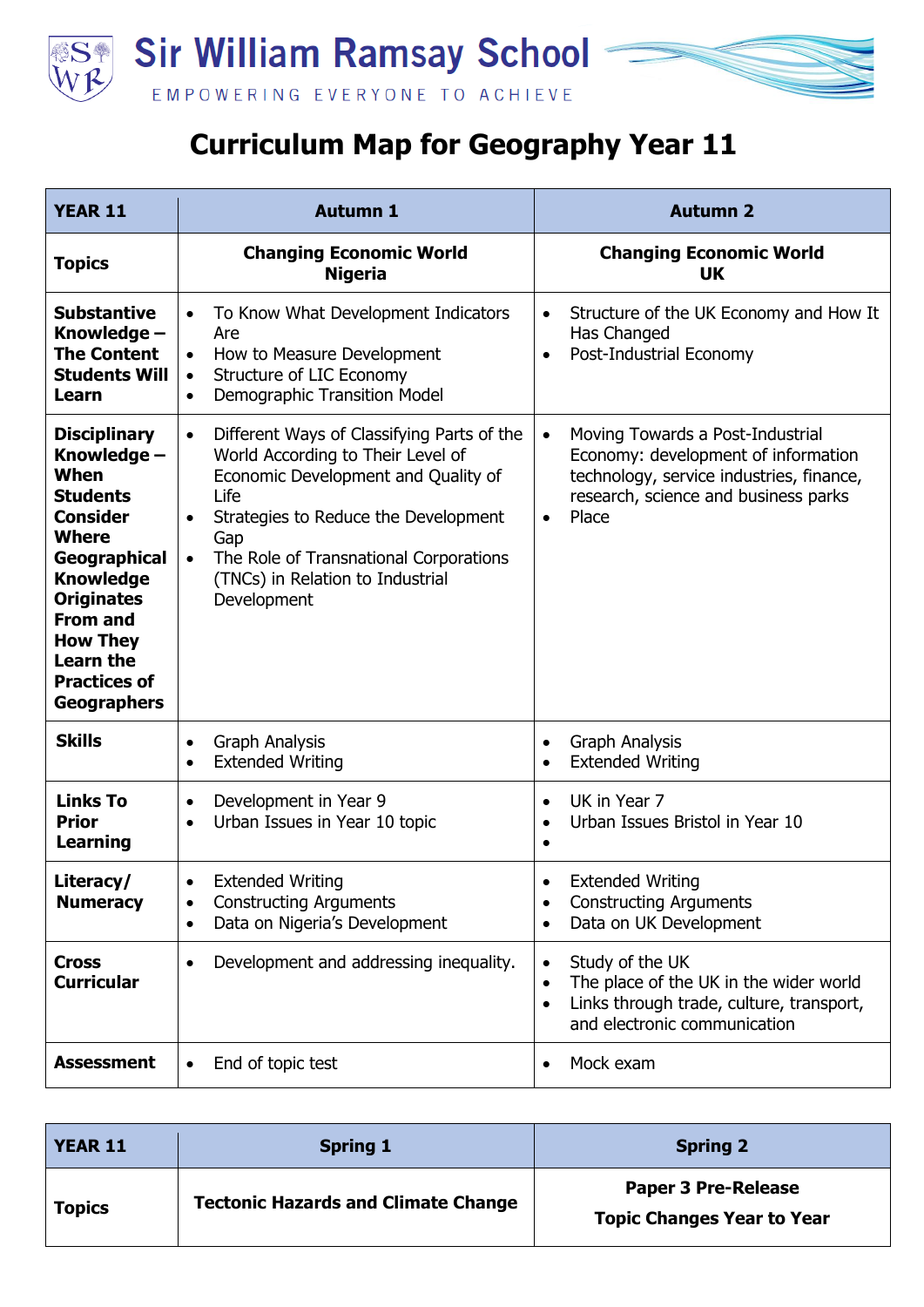| <b>Substantive</b><br>Knowledge -<br><b>The Content</b><br><b>Students Will</b><br>Learn                                                                                                                                                                         | <b>Tectonic Processes</b><br>$\bullet$<br>The Greenhouse Effect and Its Causes<br>$\bullet$<br><b>Causes of Pollution</b><br>$\bullet$<br>Impacts of Climate Change Around the<br>$\bullet$<br>World<br>Evidence for Climate Change from the<br>Beginning of the Quaternary Period to<br>the Present Day | Various $-$ ties into one of the previous<br>topics above                                                                                  |
|------------------------------------------------------------------------------------------------------------------------------------------------------------------------------------------------------------------------------------------------------------------|----------------------------------------------------------------------------------------------------------------------------------------------------------------------------------------------------------------------------------------------------------------------------------------------------------|--------------------------------------------------------------------------------------------------------------------------------------------|
| <b>Disciplinary</b><br>Knowledge -<br>When<br><b>Students</b><br><b>Consider</b><br><b>Where</b><br>Geographical<br><b>Knowledge</b><br><b>Originates</b><br><b>From and</b><br><b>How They</b><br><b>Learn the</b><br><b>Practices of</b><br><b>Geographers</b> | Human and Physical Causes of Climate<br>$\bullet$<br>Change<br>The Mitigation and Adaptation Strategies<br>$\bullet$<br>to Deal with the Problem<br>The Impacts of Tectonic Hazards and<br>$\bullet$<br>Their Variation Depending on Location                                                            | Various $-$ ties into one of the previous<br>$\bullet$<br>topics above                                                                     |
| <b>Skills</b>                                                                                                                                                                                                                                                    | <b>Graph Skills</b><br>$\bullet$<br><b>Graph Analysis</b><br>$\bullet$<br>Photo Analysis<br>$\bullet$                                                                                                                                                                                                    | Photo Analysis<br>$\bullet$<br><b>Graph Skills</b><br>$\bullet$<br><b>Graph Analysis</b><br>$\bullet$<br><b>Text Analysis</b><br>$\bullet$ |
| <b>Links To</b><br><b>Prior</b><br><b>Learning</b>                                                                                                                                                                                                               | Climate Change topic in Year 9<br>$\bullet$<br>Tectonic Hazards in Year 8<br>$\bullet$<br>Weather Hazards in Year 10<br>$\bullet$                                                                                                                                                                        | Various<br>$\bullet$                                                                                                                       |
| Literacy/<br><b>Numeracy</b>                                                                                                                                                                                                                                     | <b>Graph Analysis</b><br>Extended Writing, Explanation and<br>$\bullet$<br>Evaluation                                                                                                                                                                                                                    | Various                                                                                                                                    |
| <b>Cross</b><br><b>Curricular</b>                                                                                                                                                                                                                                | Location and culture<br>$\bullet$                                                                                                                                                                                                                                                                        | Depends on topic                                                                                                                           |
| <b>Assessment</b>                                                                                                                                                                                                                                                | End of topic test<br>$\bullet$                                                                                                                                                                                                                                                                           |                                                                                                                                            |

| <b>YEAR 11</b>                                                                             | <b>Summer 1</b>                                                                                                                                                    | <b>Summer 2</b>                                                                |
|--------------------------------------------------------------------------------------------|--------------------------------------------------------------------------------------------------------------------------------------------------------------------|--------------------------------------------------------------------------------|
| <b>Topics</b>                                                                              | <b>Energy and Resources</b>                                                                                                                                        | <b>Revision</b>                                                                |
| <b>Substantive</b><br>Knowledge $-$<br><b>The Content</b><br><b>Students Will</b><br>Learn | The Location and Distribution of Energy<br>$\bullet$<br>Sources Worldwide and Within The UK<br>Causes and Consequences of Energy<br>$\bullet$<br><b>Insecurity</b> | Recap and Revision of Topics Ready for<br>$\bullet$<br><b>GCSE Examination</b> |
| <b>Disciplinary</b><br>Knowledge -<br>When<br><b>Students</b><br><b>Consider</b><br>Where  | Inequality in Energy Distribution and Its<br>$\bullet$<br>Impacts on People and Places<br>Place Knowledge<br>Management of Energy Shortages                        | Various (see above).<br>$\bullet$                                              |